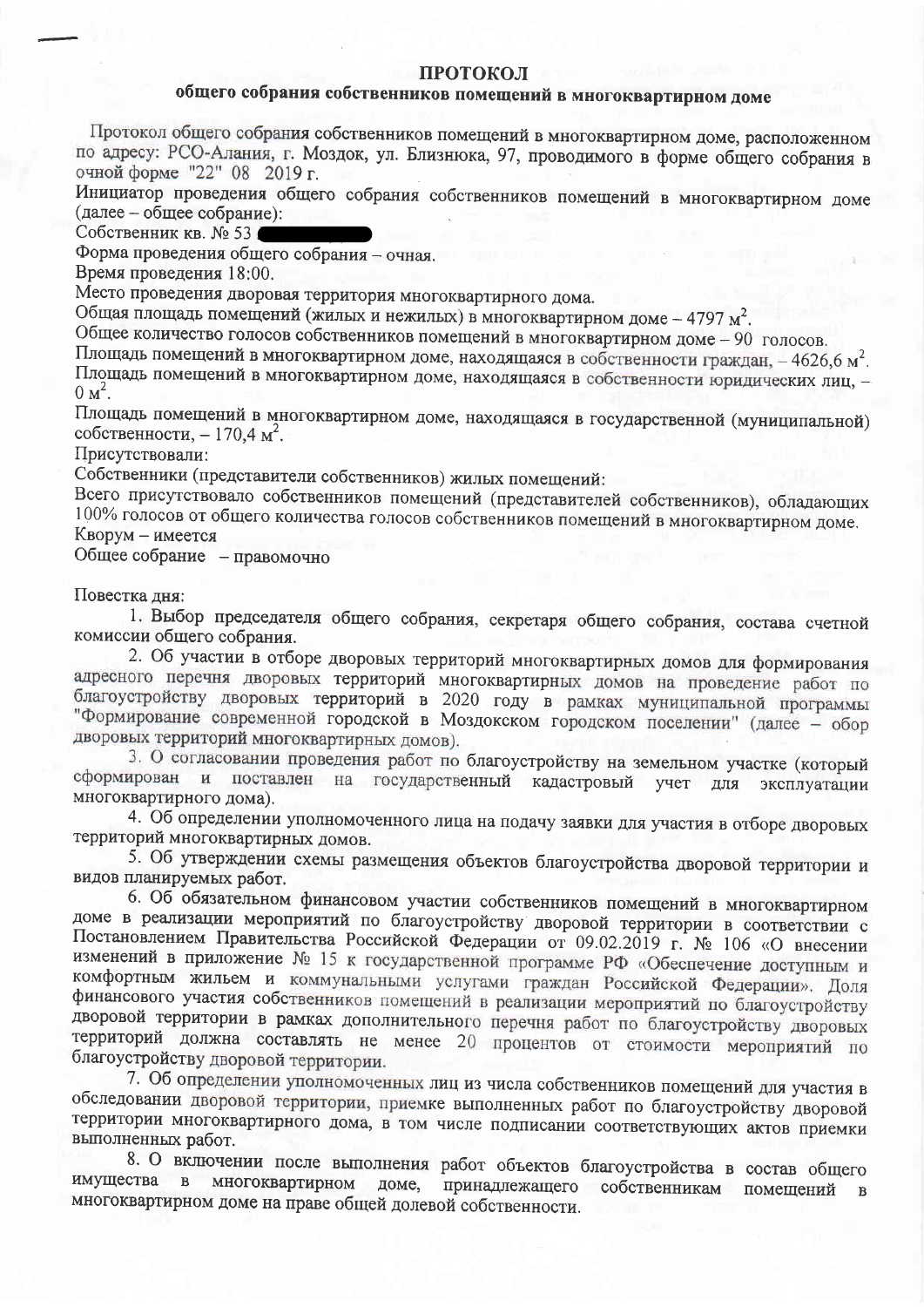9. Об обязательном последующем содержании и текущем ремонте объектов внешнего благоустройства на дворовой территории, выполненных в рамках мероприятий муниципальной программы "Формирование современной городской среды в Моздокском городском поселении", за счет платы за содержание жилого помещения, вносимой собственниками и нанимателями помещений в многоквартирном доме.

### 1. По первому вопросу повестки дня:

Предлагаются кандидатуры председателя общего собрания, секретаря общего собрания, состав счетной комиссии (Ф.И.О.), голосование по списку (по кандидатурам).

По первому вопросу повестки дня слушали: собственника кв. № 1

Предложила избрать: председателем общего собрания собственников помещений - собственника кв. № 53

Секретарем общего собрания собственников помещений - собственника кв. № 40 М Членов счетной комиссии:

 $-$  собственника кв.  $N_0$  21

. - собственника кв. № 87

- собственника кв. № 64

Голосовали (по каждой кандидатуре):  $3A$  $4797<sub>M</sub><sup>2</sup>$ 100%

ПРОТИВ  $M<sup>2</sup>$ 

ВОЗДЕРЖАЛИСЬ  $M^2$ 

Решение по первому вопросу повестки дня:

Общее собрание постановляет избрать:

председателем собрания -

секретарем собрания -

счетную комиссию в количестве 3-х человек в составе: Членов счетной комиссии:

- собственника кв. № 21

I. – собственника кв. № 87

- собственника кв. № 64

#### $\overline{2}$ . По второму вопросу повестки дня:

С информацией о проведении отбора дворовых территорий многоквартирных домов для формирования адресного перечня на проведение работ по благоустройству дворовых территорий в 2020 году в рамках муниципальной программы "Формирование современной городской среды в Моздокском городском поселении" с привлечением средств федерального, республиканского и местного бюджетов, выступил председатель собрания собственников помещений в МКД

### Выступающий представил присутствующим информацию:

о техническом состоянии дворовой территории многоквартирного дома;

 $\frac{0}{0}$ 

о потребности в проведении благоустройства дворовой территории многоквартирного дома, в том числе о необходимости ремонта дворовых проездов, установке малых архитектурных форм и т.д. Вопрос поставлен на голосование:

Результаты голосования:

 $3A$  4797  $M^2$ 100 %  $M^2$ ПРОТИВ  $\frac{0}{0}$  $\overline{M}^2$ **ВОЗДЕРЖАЛИСЬ** 

Решение по второму вопросу:

По результатам обсуждения принято решение об участии в отборе дворовых территорий многоквартирных домов для формирования адресного перечня дворовых территорий на проведение работ по благоустройству дворовых территорий в 2020 году в рамках муниципальной программы<sup>"</sup> Формирование современной городской среды в Моздокском городском поселении".

### 3. По третьему вопросу повестки дня:

О согласовании проведения работ по благоустройству на земельном участке (который сформирован и поставлен на государственный кадастровый учет для эксплуатации многоквартирного дома) выступил секретарь общего собрания собственников помещений в МКД

который внес предложение согласовать собственниками помещений проведение работ по благоустройству на земельном участке. Вопрос поставлен на голосование: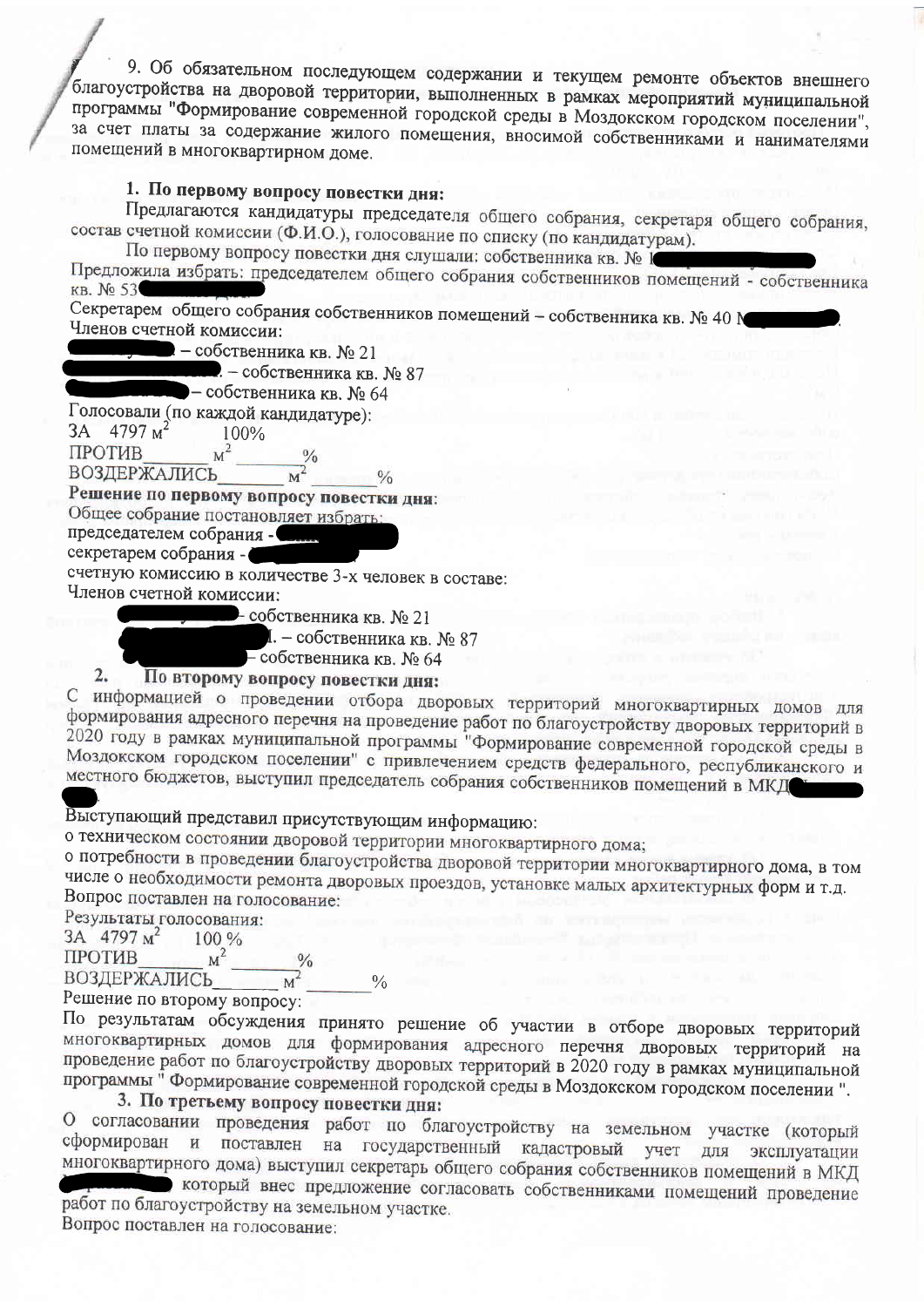Результаты голосования:

 $3A$  4797  $M^2$  $100\%$ 

 $M^2$ **ПРОТИВ ВОЗДЕРЖАЛИСЬ** 

Принято решение по третьему вопросу:

По результатам обсуждения принято решение о согласовании проведения работ  $\overline{a}$ благоустройству на земельном участке (который сформирован и поставлен на государственный кадастровый учет для эксплуатации многоквартирного дома).

#### 4. По четвертому вопросу повестки дня:

По вопросу определения уполномоченного лица на подачу заявки для участия в отборе дворовых территорий многоквартирных домов, выступил

Собственник кв. № 12 Силинге - который внес предложение по вопросу определения представителя собственников помещений, уполномоченного:

подать заявку на участие в отборе дворовых территорий многоквартирных домов; осуществлять контроль исполнения работ:

 $\frac{0}{0}$ 

на согласование дизайн-проекта по благоустройству дворовой территории МКД;

на приемку выполненных работ по благоустройству дворовой территории многоквартирного дома. Предложена кандидатура:

Председателя совета многоквартирного дома-

Выступал собственник кв. № 16

Предложил поручить ООО УК «Управ Дом» совместно с собственниками (инициативной группой) составить дизайн проект. Оплату за составление ДИЗАЙН ПРОЕКТА дворовой территории многоквартирного дома произвести организацией ООО УК «Управ Дом» за счет средств собственников поступающих за жилищные услуги.

Результаты голосования:

4797  $M^2$  $3A$ 100 %  $M^2$ **ПРОТИВ** ВОЗДЕРЖАЛИСЬ

Принято решение по четвертому вопросу:

По результатам обсуждения определить уполномоченным лицом от собственников помещений многоквартирного дома на:

подачу заявки для участия в отборе дворовых территорий многоквартирных домов; осуществление контроль исполнения работ;

согласование дизайн-проекта по благоустройству дворовой территории МКД;

приемку выполненных работ по благоустройству дворовой территории многоквартирного дома. Председателя совета МКД

Поручить ООО УК «Управ Дом» совместно с собственниками (инициативной группой) составить дизайн проект. Оплату за составление ДИЗАЙН ПРОЕКТА дворовой территории многоквартирного дома произвести организацией ООО УК «Управ Дом» за счет средств собственников поступающих за жилищные услуги.

#### 5. По пятому вопросу повестки дня:

По вопросу утверждения схемы размещения объектов благоустройства дворовой территории и видов планируемых работ выступил собственник кв. № 31 который внес предложение по вопросу утверждения схемы размещения объектов благоустройства дворовой территории.

Наименование видов работ:

Ремонт дворовых проездов

Устройство бордюрного камня

Обеспечение освещения дворовых территорий

Установка скамеек

Установка урн

Устройство детского игрового, спортивного комплекса

Устройство качели на детской игровой площадке

Устройство ограды детской игровой площадки

Результаты голосования:

3A 4797 M<sup>2</sup> 100%

 $M^2$  $\frac{0}{0}$ **ПРОТИВ**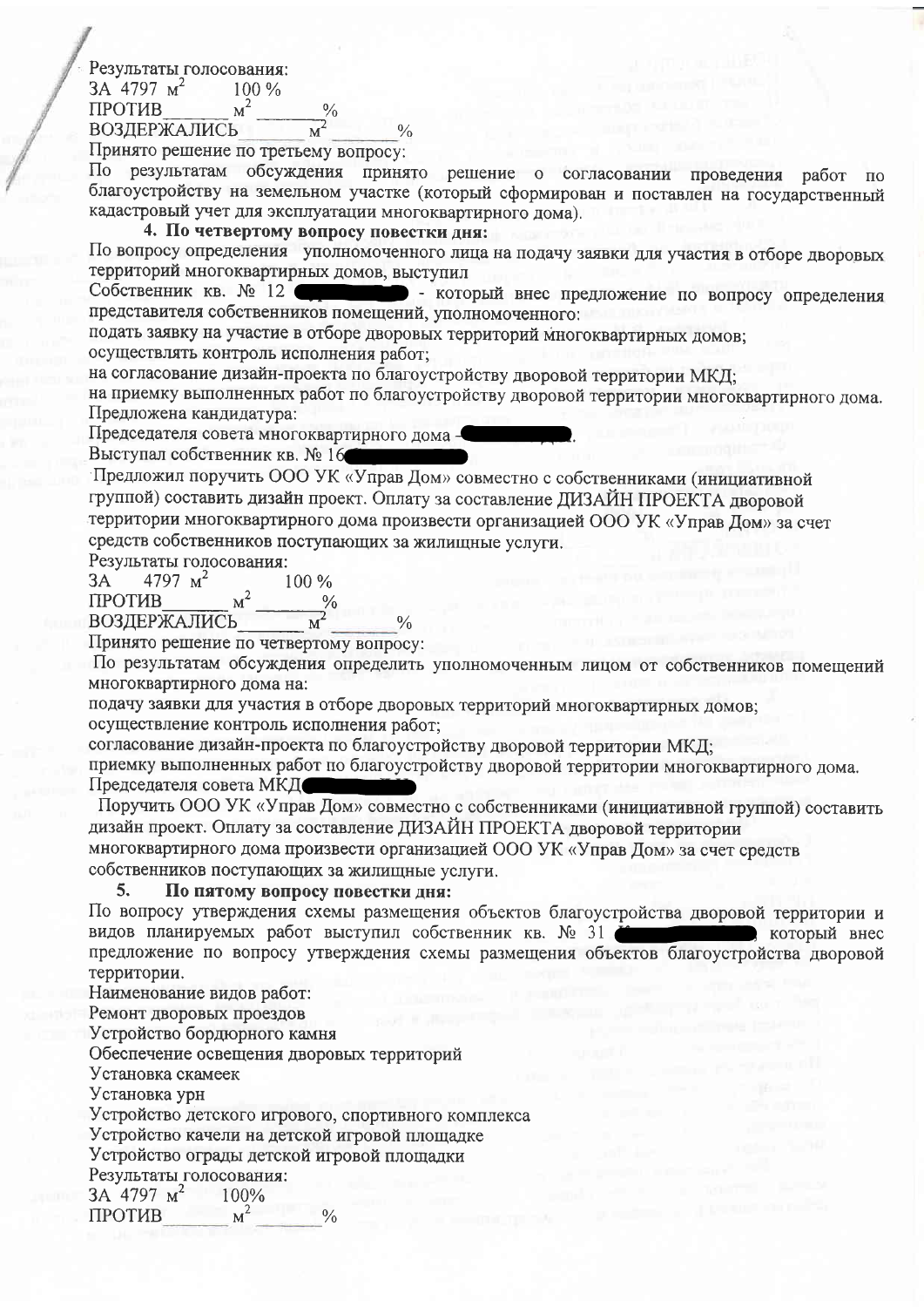### ВОЗДЕРЖАЛИСЬ

Принято решение по пятому вопросу:

По результатам обсуждения принято/не принято решение об утверждении схемы размещени объектов благоустройства дворовой территории (обязательное приложение к протоколу), видо планируемых работ и согласовании схемы размещения объектов отделом архитектуры градостроительства Администрации местного самоуправления Моздокского городског поселения. 6.

## По шестому вопросу повестки дня:

 $M<sup>2</sup>$ 

С информацией об обязательном финансовом участии собственников помещений в реализации мероприятий по благоустройству дворовой территории в соответствии с Постановлением Правительства Российской Федерации от 9.02.2019 г. № 106 «О внесении изменений приложение No15 к государственной программе РФ «Обеспечение доступным и комфортных жильем и коммунальными услугами граждан Российской Федерации», выступил собственник кв , указал, что доля финансового участия собственников помещений в реализации мероприятий по благоустройству дворовой территории в рамках дополнительного перечня работ по благоустройству дворовых территорий должна составлять не менее 20 процентов от стоимости мероприятий по благоустройству дворовой территории или в размере, установленном органом местного самоуправления на момент включения многоквартирного дома в программу Предложила утвердить процент софинансирования федеральной программы «Формирование современной городской среды на территории Моздокского городского поселения

#### Результаты голосования: 3A 4997 M<sup>2</sup>  $100%$

ПРОТИВ  $M^2$ 

**ВОЗДЕРЖАЛИСЬ**  $\overrightarrow{M}$ 

# Принято решение по шестому вопросу:

городской среды на территории Моздокского городского поселения на 2020 год в размере 20 % от стоимости выполняемых дополнительных работ по благоустройству дворовой территории или в размере, установленном органом местного самоуправления на момент включения многоквартирного дома в программу.

По седьмому вопросу повестки дня: 7.

По вопросу об определении уполномоченных лиц из числа собственников помещений для участия в обследовании дворовой территории многоквартирного дома, приемке выполненных работ по благоустройству дворовой территории, в том числе подписании соответствующих актов приемки выполненных работ выступил собственник кв. 48 при политики соторый внес предложение по вопросу определения уполномоченных представителей собственников помещений.

Предложена кандидатура: Собственника кв. № 51 Результаты голосования: 3A 4797  $M^2$  $100\%$ ПРОТИВ  $M^2$ **ВОЗДЕРЖАЛИСЬ**  $\frac{0}{6}$ 

Принято решение по седьмому вопросу:

По результатам обсуждения определены уполномоченные лица от собственников помещений многоквартирного дома участвовать в обследовании дворовой территории, приемке выполненных работ по благоустройству дворовой территории, в том числе подписании соответствующих актов

Собственника кв. № 51

# По восьмому вопросу повестки дня:

По вопросу о необходимости включения после выполнения работ объектов благоустройства в состав общего имущества в многоквартирном доме, принадлежащего собственникам помещений в многоквартирном доме на праве общей долевой собственности, выступил Председатель

Выступающий предложил после выполнения работ объектов благоустройства включить малые формы в состав общего имущества в многоквартирном доме, принадлежащего собственникам помещений в многоквартирном доме на праве общей долевой собственности